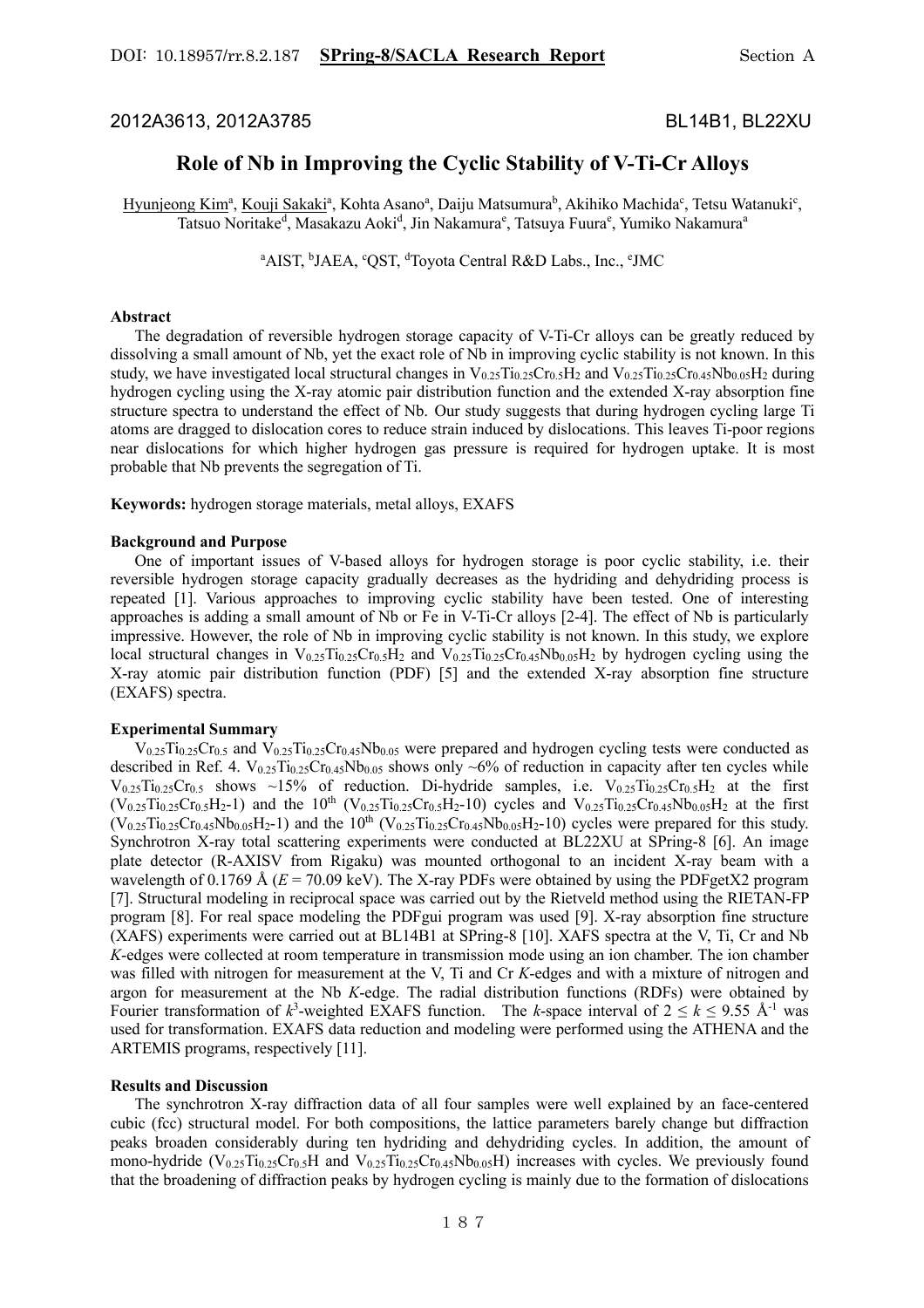and dislocations play an important role in reduction in hydrogen storage capacity [12]. However, our PDF analysis results indicate that a similar number of dislocations were formed in  $V_{0.25}Ti_{0.25}Cr_{0.45}Nb_{0.05}H_2$  and  $V_{0.25}T_{0.25}Cr_{0.5}H_2$  suggesting that improvement in cyclic stability by Nb substitution is not due to the suppression of the formation of dislocations. There seems to be another important factor that reduces hydrogen storage capacity. Since the amount of mono-hydride, which cannot transform into di-hydride, increases more rapidly in  $V_{0.25}Ti_{0.25}Cr_{0.5}H_2$ , this factor is probably responsible for an increase in such mono-hydride phase.

 To find out this factor, we investigated element-specific local structure of di-hydride using RDFs obtained by Fourier transformation of EXAFS spectra. Since our main interest is metal-metal interaction, hereinafter the nearest neighbor (nn) distance refers to the shortest metal-to-metal distance in di-hydride for the sake of convenience. Using the fcc structural model, the average nn distances (*Ri*) were obtained (Table I). Interestingly, variation in  $R_i$  of each element by hydrogen cycling is not random. Although small, there is a definite tendency; the nn distance of a relatively small-sized atom like Cr (atomic radius  $= r_{atom} = 1.28$ Å) and V ( $r_{\text{atom}} = 1.34$  Å) becomes shorter and that of a relatively large-sized atom like Ti ( $r_{\text{atom}} = 1.45$  Å) and Nb (*r*atom = 1.46 Å) becomes longer. Similar tendency is also found in other V-based alloys indicating that this change is real, not an artifact of the method. Although change in bond length (relative bond length) from EXAFS spectra is small, it is possible to obtain meaningful information [13]. The most plausible explanation for the EXAFS result is that the segregation of small (Cr and V) and large (Ti and Nb) atoms occurs. As shown in Table I, δ*R*<sub>V</sub> of two samples are comparable. However, in V<sub>0.25</sub>Ti<sub>0.25</sub>Cr<sub>0.5</sub>H<sub>2</sub> the nn distance of Cr varies most, and in  $V_{0.25}Ti_{0.25}Cr_{0.45}Nb_{0.05}H_2$  that of Ti alters most. This suggests that segregation takes place somewhat differently in two samples. Furthermore, if we calculate the average metal-metal distance using  $R_{\text{average}} = \sum_j f_i R_i$ , where  $f_i$  is the atomic fraction of element *i* and  $R_i$  is the nn distance of element *i* obtained from EXAFS data, V<sub>0.25</sub>Ti<sub>0.25</sub>Cr<sub>0.5</sub>H<sub>2</sub> shows a more discernible change in  $R_{\text{average}}$  than  $V_{0.25}Ti_{0.25}Cr_{0.45}Nb_{0.05}H_2$  (Table I) indicating that more considerable segregation occurs in  $V_{0.25}Ti_{0.25}Cr_{0.5}H_2$ .

| Table I. Average nearest neighbor distances $(R_i)$ of V, Cr and Ti obtained from theoretical modeling of |  |                                                                             |  |  |  |
|-----------------------------------------------------------------------------------------------------------|--|-----------------------------------------------------------------------------|--|--|--|
| EXAFS spectra using the fcc $(Fm-3m)$ model. Free parameters were interatomic distance and mean           |  |                                                                             |  |  |  |
| square displacement (Debye-Waller factor) only and other parameters were fixed.                           |  |                                                                             |  |  |  |
|                                                                                                           |  | $V_0$ 25 $Ti_0$ 25 $Cr_0$ 45 $Nb_0$ 0 $V_0$ 25 $Ti_0$ 25 $Cr_0$ 45 $Nb_0$ 0 |  |  |  |

|                                                                                              | $V_0$ 25 Tio 25 Cro 5 H2-1 | $V_0$ 25 $Ti_0$ 25 $Cr_0$ 5 $H_2$ -10 | $V_0$ 25 $Ti_0$ 25 $Cr_0$ 45 $Nb_0$ 0<br>$5H_2-1$ | $V_{0.25}Ti_{0.25}Cr_{0.45}Nb_{0.0}$<br>$5H_{2} - 10$ |  |
|----------------------------------------------------------------------------------------------|----------------------------|---------------------------------------|---------------------------------------------------|-------------------------------------------------------|--|
| $R_V(A)$                                                                                     | 2.993(5)                   | 2.992(5)                              | 3.008(2)                                          | 3.007(2)                                              |  |
| $\delta R_{\rm V}$ $(\rm \AA)^a$                                                             |                            | $-0.001(7)$                           |                                                   | $-0.001(3)$                                           |  |
| $R_{\text{Ti}}(\AA)$                                                                         | 3.025(3)                   | 3.027(3)                              | 3.037(2)                                          | 3.040(2)                                              |  |
| $\delta R_{\rm Ti}$ (Å)                                                                      |                            | 0.002(4)                              |                                                   | 0.003(3)                                              |  |
| $R_{Cr}(\AA)$                                                                                | 2.992(3)                   | 2.990(4)                              | 3.002(3)                                          | 3.000(4)                                              |  |
| $\delta R_{Cr}(\AA)$                                                                         |                            | $-0.002(5)$                           |                                                   | $-0.002(5)$                                           |  |
| $R_{Nb}(A)$                                                                                  |                            |                                       | 3.054(3)                                          | 3.055(3)                                              |  |
| $\delta R_{\rm Nb}$ (Å)                                                                      |                            |                                       |                                                   | 0.001(4)                                              |  |
| $R_{\text{average}}(\text{A})$                                                               | 3.001(4)                   | 3.000(4)                              | 3.015(3)                                          | 3.015(3)                                              |  |
| $\delta R_{\text{average}}$<br>(Å)                                                           |                            | $-0.001(5)$                           |                                                   | 0.000(4)                                              |  |
| <sup>a</sup> $\delta R_i = R_i \frac{\overline{10th}}{R_i} - R_i \frac{\overline{1st}}{R_i}$ |                            |                                       |                                                   |                                                       |  |

 To understand how atomic segregation occurs in each sample it is necessary to examine how the nn distances of constituent elements vary with the local atomic configuration first. This cannot be easily predicted for a ternary alloy composed of atoms in three distinctly different sizes. For this reason, we performed first-principles calculations employing the special quasi-random structure (SQS) approach [14]. A SQS is a small unit cell structure in which a small number of atoms closely reproduce the first few physically most relevant radial correlation functions of a perfectly random substitutional alloy. The models representing our sample compositions were constructed and relaxed. The average nn distance of each atom in the relaxed model was determined, the number of each surrounding element up to the second coordination shell was counted and the relation between them is shown in Figure 1. It turned out that the nn distances of Cr, V and Ti decrease (increase) as the number of surrounding Cr (Ti) atoms increases. An increase in the number of neighboring V makes the nn distance of Cr longer and that of Ti shorter. This is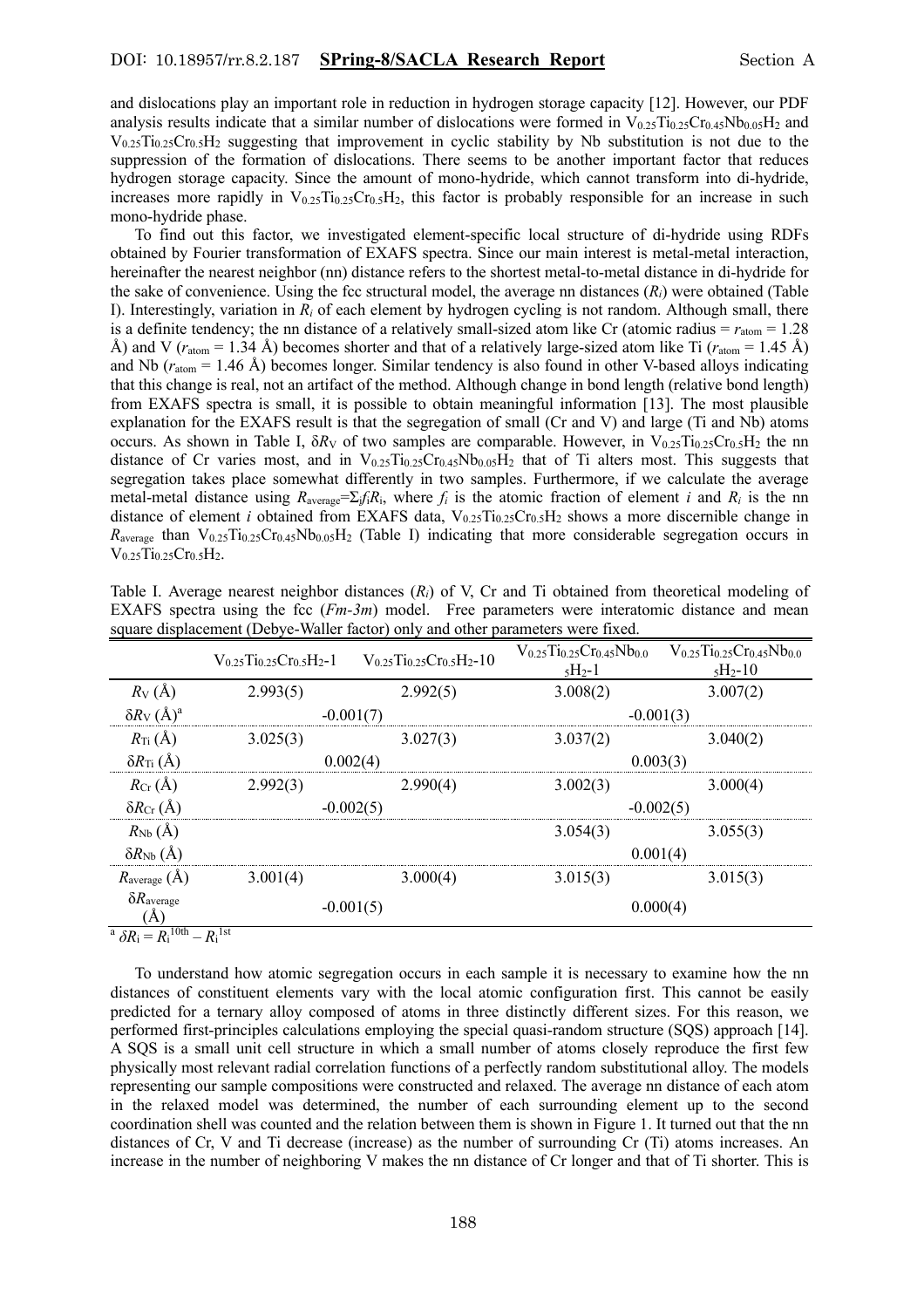reasonable since the size of a V atom is larger than that of a Cr atom and is smaller than that of a Ti atom. However, it is unexpected that clustering of V atoms makes the nn distance of V shorter.



Fig.1 The average nn distance (*d*) as a function of the number of each surrounding element up to the second coordination shell obtained from the fully relaxed  $Cr_{16}Ti_{8}V_{8}H_{64}$  (solid triangles) and  $Cr_{16}V_{8}Ti_{8}H_{64}$ (open triangles) models. Solid lines represent the lines of best fit for all points.

 This analysis reveals that the average nn distance of an atom is highly dependent on the kinds of surrounding atoms. The nn distances of Cr and Ti are largely affected by the number of neighboring Ti and that of Cr while the nn distance of V is mainly influenced by the number of Ti and that of V. This gives guidelines about how to evaluate change in the nn distance when the atomic configuration alters. To seek cases that give rise to similar  $\delta R_i$  in Table I, we consider a simple system made up of small areas consisting of one V, one Ti and two Cr atoms (shaded areas in Figure 2), swap atoms between the small areas, evaluate whether the average nn distance of each atom becomes longer or shorter, and finally determine change in the average nn distance of each element in the system. To make it simple, we suppose that the nn distance of an atom is determined solely by the kinds of other three atoms in the shaded area that the atom belongs to.



Fig. 2. Change in the average nn distance of each element of a system composed of three small areas after exchanging atoms. The cases that yield similar results to the EXAFS results of  $V_{0.25}T_{10.25}Cr_{0.5}H_2$  and  $V_{0.25}Ti_{0.25}Cr_{0.45}Nb_{0.05}H_2$  are shown in (a) and (b), respectively.

 A system comprised of three small areas was examined. Figure 2 shows two particular ways of exchanging atoms among the areas that yield similar results to Table I. An upward pointing arrow (↑) and a downward pointing arrow (↓) indicate, respectively, an increase and a decrease in the nn distance owing to atomic rearrangement. When swapping atoms in a way that is displayed in Figure 2(a), five of the Cr atoms encounter shortening of the nn distance and one of them encounters lengthening of the distance. Consequently, the average nn distance of Cr in this system becomes smaller. The magnitude of change in the average nn distance of Ti is comparable to that of V but smaller than that of Cr. This result closely